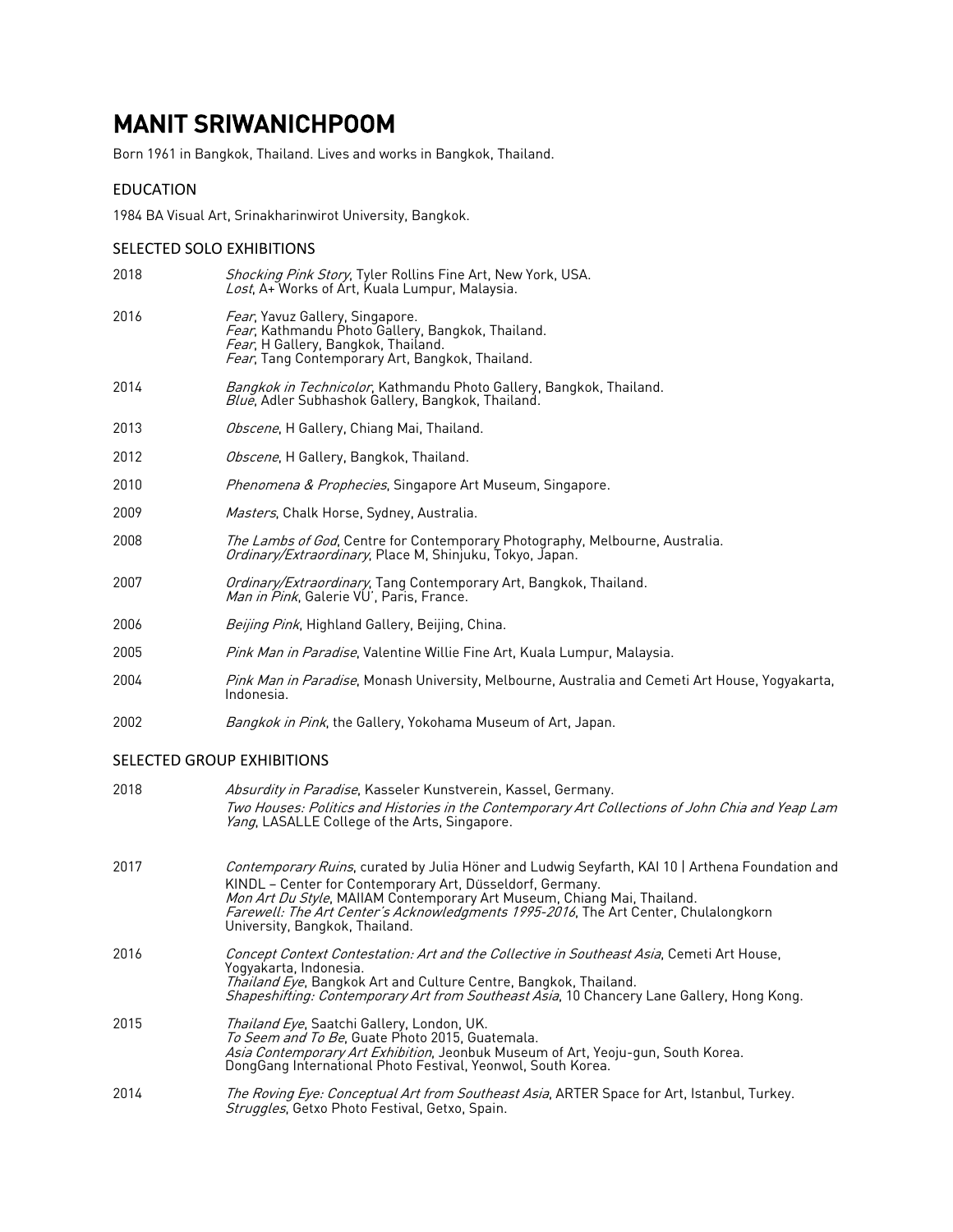|                      | Utopian Days - Freedom, Total Museum of Contemporary Art, Seoul, South Korea.<br>Conflicted Visions, WTF Gallery, Bangkok, Thailand.<br>Opiom Gallery Settles in Miami, CU1 Gallery, Miami, USA.                                                                                                                                                                                                                                                                                                                                                                 |
|----------------------|------------------------------------------------------------------------------------------------------------------------------------------------------------------------------------------------------------------------------------------------------------------------------------------------------------------------------------------------------------------------------------------------------------------------------------------------------------------------------------------------------------------------------------------------------------------|
| 2013                 | Concept Context Contestation: Art and the Collective in Southeast Asia, Bangkok Art and Culture<br>Centre, Bangkok, Thailand.<br>Subjective Truth, Contemporary Art from Thailand, 10 Chancery Lane Gallery, Hong Kong.<br>Beast / Bloom for Thee, Galeri Canna, Jakarta, Indonesia.<br>Summer Group Exhibition, H Gallery, Bangkok, Thailand.<br>Inauguration, Opiom Gallery, Opio, France.                                                                                                                                                                     |
| 2012                 | Making History, RAY Fotografieprojekte, Frankfurt, Germany.                                                                                                                                                                                                                                                                                                                                                                                                                                                                                                      |
| 2011                 | Cross-Scape, ASEAN-Korea Contemporary Media Art Exhibition, Seoul, South Korea.<br>Idols and Icons: New Photography from Southeast Asia and the Middle East, Yavuz Fine Art,<br>Singapore.<br>Negotiating Home, History, and Nation: Two Decades of Contemporary Art in Southeast Asia, 1991<br>- 2011, Singapore Art Museum, Singapore.                                                                                                                                                                                                                         |
| 2010                 | Dreamlands, Centre Pompidou, Paris, France.<br>Classic Contemporary, Singapore Art Museum, Singapore.<br>Asia Spectrum, 3rd Daegu Photo Biennale, South Korea.<br>Thai Photography Now, The Month of Photography, Tokyo, Japan.<br>Rupture: A Photographic Exhibition Curated by Olivier Pin-Fat, Bangkok Art and Culture Centre,<br>Thailand.                                                                                                                                                                                                                   |
| 2009                 | The 6th Asia Pacific Triennial, Queensland Art Gallery, Brisbane, Australia.<br>Asia: Exchanging Looks, Galerie Zola / Cite du Livre, Aix-en-Provence, France.<br><i>1st Dali International Photography Exhibition</i> , Kunming, Yunnan, China.                                                                                                                                                                                                                                                                                                                 |
| 2008                 | Photo Phnom Penh Festival, Cambodia.<br>Coffee, Cigarettes and Pad Thai, Eslite Gallery, Taipei, Taiwan.<br>Headlights, Valentine Willie Fine Art, Kuala Lumpur, Malaysia.<br>Beasts, Breasts & Beauty, Contemporary Southeast Asian Art from a Private Collection, Alliance<br>Française, Singapore.<br>Flashback '76: History & Memory of October 6 Massacre, Pridi Banomyong Institute, Bangkok,<br>Thailand.<br>Traces of Siamese Smile: Art + Faith + Politics + Love, Bangkok Art and Culture Centre, Thailand.                                            |
| 2007                 | Photoquai, the World Visual Arts Biennale, Musée du Quai Branly, Paris, France.<br>Las Partes Y El Todo, Fundacio Foto Colectania, Barcelona, Spain.<br>Festival du Scoop, Angers, France.<br>Soft Power, Zendai MoMA, Shanghai, China.<br>Act of Faith, Noorderlicht Photofestival, Groningen, Netherlands.<br>Asia - Europe Mediations, Poznan National Museum, Poland.<br>Thermocline of Art - New Asian Waves, ZKM, Karlsruhe, Germany.<br>Show Me Thai, Museum of Contemporary Art, Tokyo, Japan.<br>So Close / So Far Away, CRAC ALSACE, Altkirch, France. |
| 2006                 | Fever Variations, 6th Gwangju Biennale, Gwangju, South Korea.                                                                                                                                                                                                                                                                                                                                                                                                                                                                                                    |
| 2005                 | The First Pocheon Asian Art Festival, Pocheon, South Korea.<br>Neo-Nationalism, The Art Center, Chulalongkorn University, Bangkok, Thailand.<br>LAK-KA-PID-LAK-KA-PERD: The Bangkok Invisible Landscapes, The Art Centre, Chulalongkorn<br>University, Bangkok, Thailand.                                                                                                                                                                                                                                                                                        |
| 2004                 | <i>Resistance</i> , Chobi Mela III, Dhaka, Bangladesh.<br>Portraits, Valentine Willie Fine Art, Kuala Lumpur, Malaysia.                                                                                                                                                                                                                                                                                                                                                                                                                                          |
| 2003<br>Poshyananda, | Thai Pavilion, Reverie and Phantasm in the Epoch of Global Trauma, curated by Apinan                                                                                                                                                                                                                                                                                                                                                                                                                                                                             |
|                      | 50th Venice Biennale, Venice, Italy.<br>Next Move, Contemporary Art from Thailand, Earl Lu Gallery, LASALLE-SIA College of the Arts,<br>Singapore.<br>Global Details, Noorderlicht Photofestival, Groningen, Netherlands.                                                                                                                                                                                                                                                                                                                                        |
| 2001                 | 1st China Pingyao International Photography Festival, Shanxi, China.<br>Quatre de Bangkok, PhotoEspana, Madrid, Spain.                                                                                                                                                                                                                                                                                                                                                                                                                                           |
| 2000                 | Images of the World, Station, Copenhagen, Denmark.                                                                                                                                                                                                                                                                                                                                                                                                                                                                                                               |
| 1999                 | Cities on the Move, Secession, Vienna, Austria.                                                                                                                                                                                                                                                                                                                                                                                                                                                                                                                  |